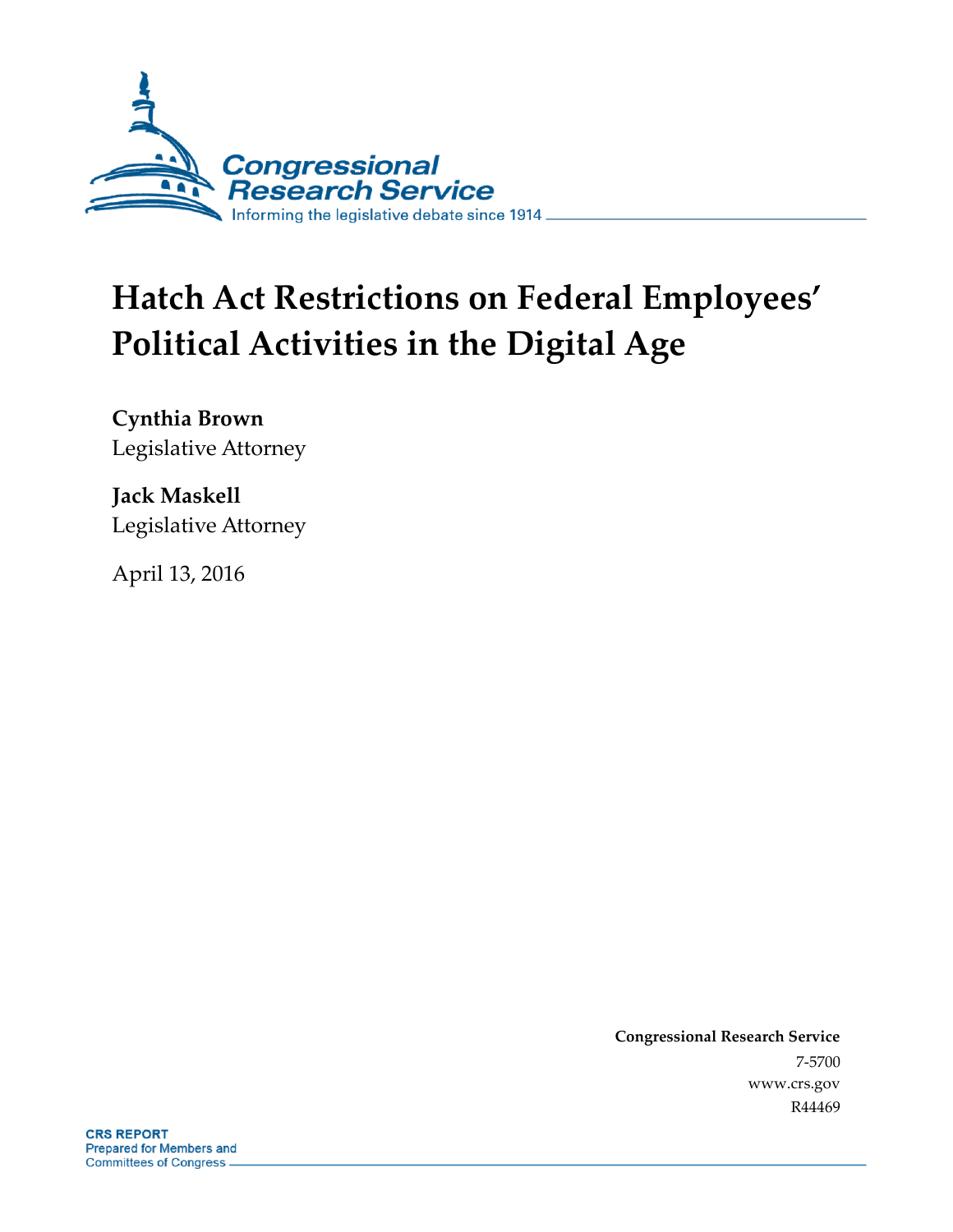## **Summary**

Federal officers and employees historically have been subject to certain limitations when engaging in partisan political activities. Although they have always retained their right to vote and privately express political opinions, for most of the last century, they were prohibited from being actively involved in political management or political campaigns. At the beginning of the  $20<sup>th</sup>$ century, civil service rules imposed a general ban on voluntary, off-duty participation in partisan politics by merit system employees. The ban prohibited employees from using their "official authority or influence for the purpose of interfering with an election or affecting the result thereof." These rules were eventually codified in 1939 and are commonly known as the Hatch Act.

By the late  $20<sup>th</sup>$  century, such broad restrictions were seen as unnecessary due to other changes in the nature of the federal workforce, including the advent of a more independent and merit-based civil service and adoption of increased protections for employees against coercion and retaliation. Accordingly, the Hatch Act was significantly amended in 1993 to relax the broad ban on political activities, and now allows most employees to engage in a wide range of voluntary, partisan political activities in their free time, while away from the federal workplace. Some employees may be subject to additional restrictions depending on the employing agency or an employee's specific position.

The nature of the federal workforce and work environment has continued to evolve since these amendments, and new issues have arisen for congressional consideration in recent years. In particular, the increased use of technology has raised questions about how email and mobile communications may be regulated under the Hatch Act. The increased availability and use of smartphones may be seen has blurring an employee's time, either by using a personal device while working or using a government device while off-duty. Additionally, alternative work arrangements, for example, telework, have presented similar dilemmas in understanding how Hatch Act restrictions might be applied in the modern workplace.

This report examines the history of regulation of federal employees' partisan political activity under the Hatch Act and related federal regulations. It discusses the scope of the application of these restrictions to different categories of employees and provides a background analysis of the general restrictions currently in place. Finally, it analyzes potential issues that have arisen and interpretations that have been offered related to the application of these restrictions to new platforms of activity, for example, email, social media, and telework.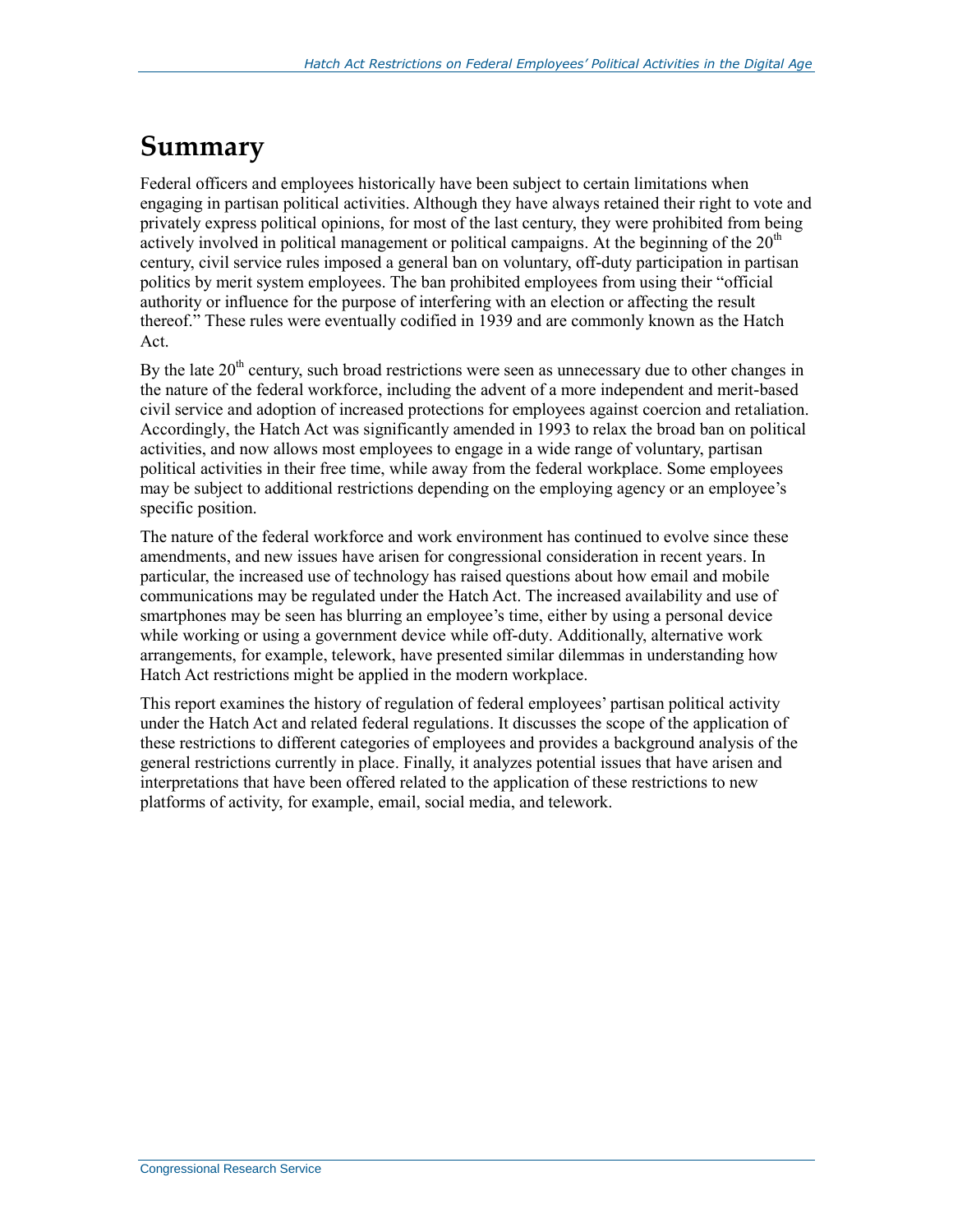## **Contents**

| Regulating New Platforms of Political Activity in Modern Work Environments 8 |  |
|------------------------------------------------------------------------------|--|
|                                                                              |  |
|                                                                              |  |
|                                                                              |  |

## **Appendixes**

## **Contacts**

|--|--|--|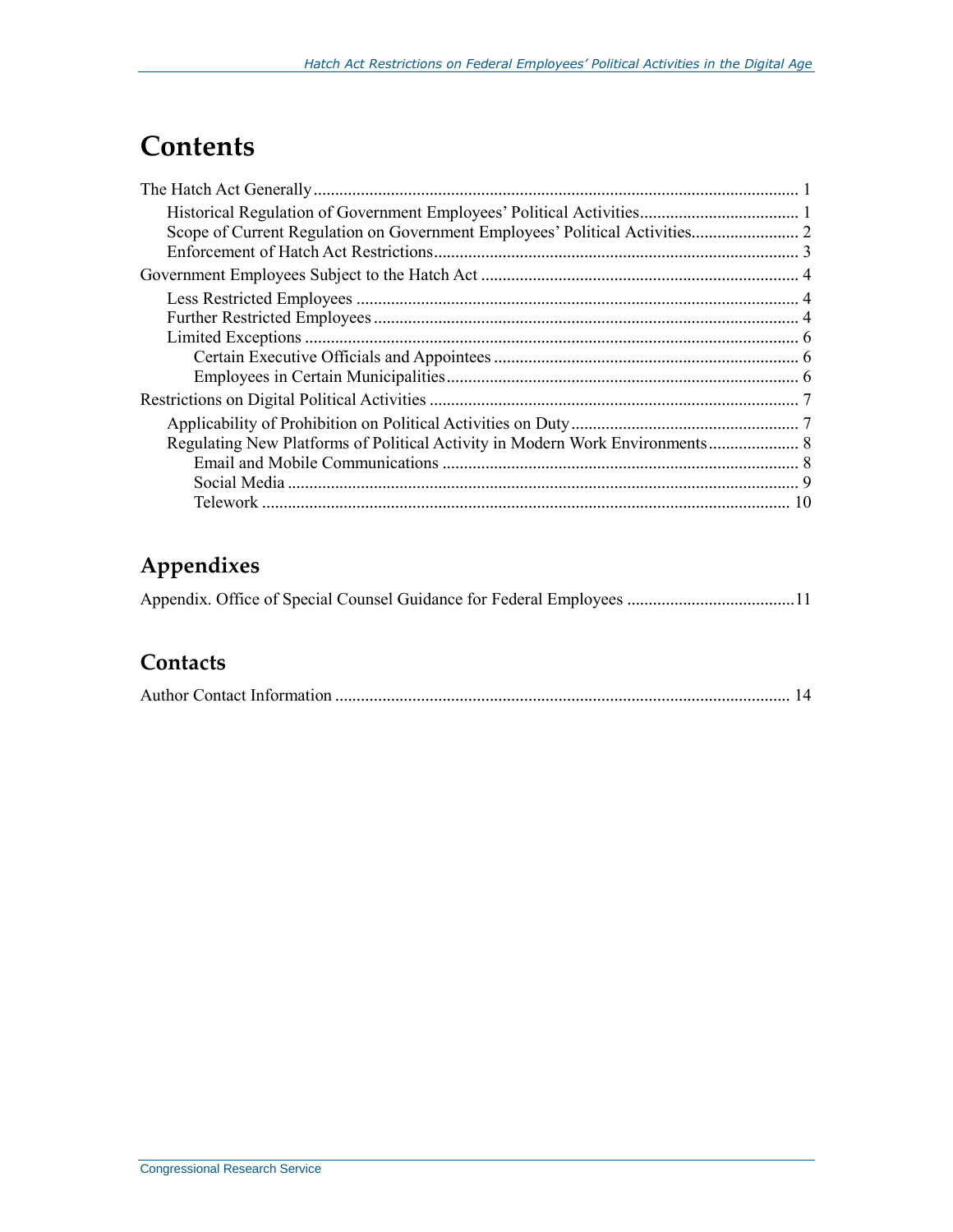## **The Hatch Act Generally**

Federal law, commonly known as the Hatch Act, regulates certain government employees' participation in partisan political activities.<sup>1</sup> When enacting the current provisions regulating employees' political participation, Congress expressly stated that the policy underlying the statute recognized employees' right to engage freely "in the political processes of the Nation."<sup>2</sup>

## **Historical Regulation of Government Employees' Political Activities**

Employees in the executive branch of the federal government have been subject to certain limitations and restrictions on their partisan political activities for over a century.<sup>3</sup> A general ban on voluntary, off-duty participation in partisan politics by merit system employees was instituted by executive order in 1907.<sup>4</sup> Specifically, the executive order prohibited employees from using "official authority or influence for the purpose of interfering with an election or affecting the result thereof."<sup>5</sup> Employees retained their right to vote and privately express political opinions, but were prohibited from taking "active part in political management or in political campaigns."<sup>6</sup>

Known as Civil Service Rule 1, this restriction and all of the administrative interpretations under it were eventually codified in 1939 and made applicable to most federal executive branch employees under a law commonly known as the Hatch Act.<sup>7</sup> Since 1940, state and local government employees whose official jobs are connected with activities that receive federal funding have come within the purview of a part of the federal Hatch Act regarding partisan political activities.<sup>8</sup>

The Hatch Act and civil service restrictions were seen in some respects as protections of federal employees from coercion by higher level, politically appointed supervisors to engage in political activities against their will,  $\frac{3}{2}$  as well as an effort by Congress and the Executive to assure a nonpartisan and evenhanded administration of federal laws and programs.<sup>10</sup> With the advent of the modern, more independent and merit-based civil service, $11$  and the adoption of increased

 $\overline{a}$ 

6 *Id*.

<sup>7</sup> "An Act to Prevent Pernicious Political Activities," P.L. 76-252, 53 Stat. 1147 (1939).

8 P.L. 76-753, 54 Stat. 767 (1940). *See also* 5 U.S.C. §§1501 *et seq*.

<sup>9</sup> Senate Report No. 1, 76<sup>th</sup> Cong., 1<sup>st</sup> Sess. (1939). *See also* H.R. Rpt. 103-16, 103<sup>rd</sup> Cong. 1<sup>st</sup> Sess. 7-13 (1993).

<sup>10</sup> United Public Workers, C.I.O. v. Mitchell, 330 U.S. 75, 94-103 (1947); U.S. Civil Service Commission v. National Association of Letter Carriers, AFL-CIO, 413 U.S. 548, 564-67 (1973).

<sup>1</sup> 5 U.S.C. §7321 *et seq*.

 $2$  5 U.S.C. §7321.

<sup>3</sup> *See* Act of August 15, 1876, ch. 287, §6, 19 Stat. 169; "Pendleton Civil Service Act," Act of January 16, 1883, ch. 27, §2, 22 Stat. 403, 404 (stating that "no person in the public service is for that reason under any obligations to contribute to any political fund, or to render any political service, and that he will not be removed or otherwise prejudiced for refusing to do so" and that "no person in said service has any right to use his official authority or influence to coerce the political action of any person or body").

<sup>&</sup>lt;sup>4</sup> Exec. Order No. 642 (June 3, 1907), superseded by Exec. Order 655 (June 15, 1907) (making technical changes only). E.O. 642 amended what was known as Civil Service Rule 1, which had been adopted in 1883 after passage of the Pendleton Act. *Id*.

<sup>5</sup> *Id*.

<sup>&</sup>lt;sup>11</sup> The percentage of merit system civil service employees grew from 10% of the federal workforce at the time of the passage of the Pendleton Civil Service Act in 1883, to 32% of the federal workforce at the time of the passage of the (continued...)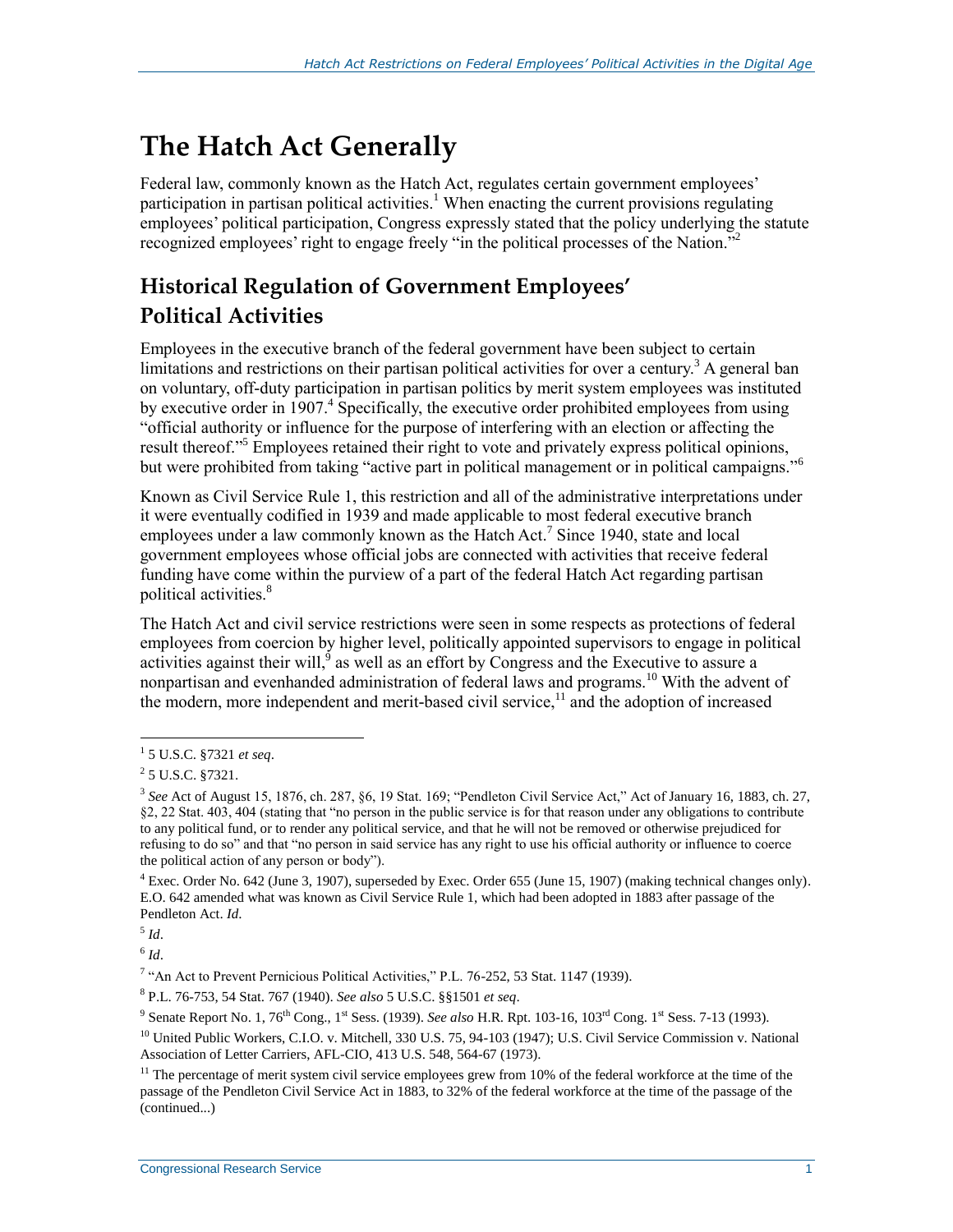statutory and regulatory protections of federal employees against improper coercion and retaliation,<sup>12</sup> the need for a broad ban on all voluntary, outside activities in politics as a means to protect employees was seen as less necessary and more restrictive of the rights of private expression of millions of citizens than was needed to accomplish the goals of the Hatch Act.<sup>13</sup>

Accordingly, Congress made significant changes to the law in the Hatch Act Reform Amendments of 1993.<sup>14</sup> The 1993 amendments allow most federal employees to engage in a wide range of voluntary, partisan political activities in their time off-duty, away from their federal jobs, and off of any federal premises.<sup>15</sup> While many limitations on employee's political activity were removed, the amendments retained strict restrictions for some employees of designated agencies and provided more express statutory prohibitions on workplace politicking.<sup>16</sup>

Most recently, Congress made changes to the Hatch Act in the Hatch Act Modernization Act of 2012.<sup>17</sup> These amendments did not include significant changes to the substantive prohibitions on federal employees' political activity.<sup>18</sup> However, these amendments did change the status of employees of the District of Columbia, who previously were subject to Hatch Act restrictions but now are expressly excluded from coverage, and made changes to the mechanisms for enforcement of Hatch Act violations.<sup>19</sup>

## **Scope of Current Regulation on Government Employees' Political Activities**

In its current form, the Hatch Act generally prohibits some categories of political activities for all covered employees. These restrictions generally prohibit such employees from the following:

- using their "official authority or influence for the purpose of interfering with or affecting the result of an election";<sup>20</sup>
- soliciting, accepting, or receiving political campaign contributions from any person; $^{21}$

l

<sup>16</sup> See 5 U.S.C. §§7323, 7324. As discussed later in this report, some employees remain subject to strict limitations, even in voluntary, off-duty political activities. *See* 5 U.S.C. §7323(b).

 $20$  5 U.S.C. §7323(a)(1).

<sup>(...</sup>continued)

Hatch Act in 1939, to the then-current figure of more than 80% of all federal workers being in the competitive civil service. *See* 1997 Federal Personnel Guide, Key Communications Group, at 11 (1997); Comm. Print 94-29, 94<sup>th</sup> Congress, 2nd Sess., "History of Civil Service Merit Systems of the United States and Selected Foreign Countries," at 8 (1976).

<sup>12</sup> *See, e.g*., 5 U.S.C. §2302, added by the Civil Service Reform Act of 1978, and 5 U.S.C. §§1201 *et seq*. and 1211 *et seq*., creating the Merit Systems Protection Board and Office of Special Counsel. Note also the emergence of employee protections through recognized bargaining representatives and statutorily required grievance procedures. 5 U.S.C. §§7111 *et seq*. and 7121 *et seq*.

<sup>&</sup>lt;sup>13</sup> H.R. Rpt. 103-16, at 5-15 (1993).

<sup>14</sup> P.L. 103-94, 107 Stat. 1001 (October 6, 1993), codified at 5 U.S.C. §§7321 *et seq*.

 $^{15}$  *Id.* 

<sup>17</sup> P.L. 112-230, 126 Stat. 1616.

<sup>&</sup>lt;sup>18</sup> These amendments generally focused on amending the scope of coverage for restrictions applying to state and local employees. *Id*. They also included amendments to the definition of municipalities and subdivisions that may be excepted from the Hatch Act. *See id* at §§3(f).

<sup>&</sup>lt;sup>19</sup> *See id.* at §3(e) (amending 5 U.S.C. §7322(1)) and §4 (amending the penalties applicable for violations).

<sup>&</sup>lt;sup>21</sup> 5 U.S.C. §7323(a)(2). Such contributions may be permitted if the contributor is a member of the same federal labor (continued...)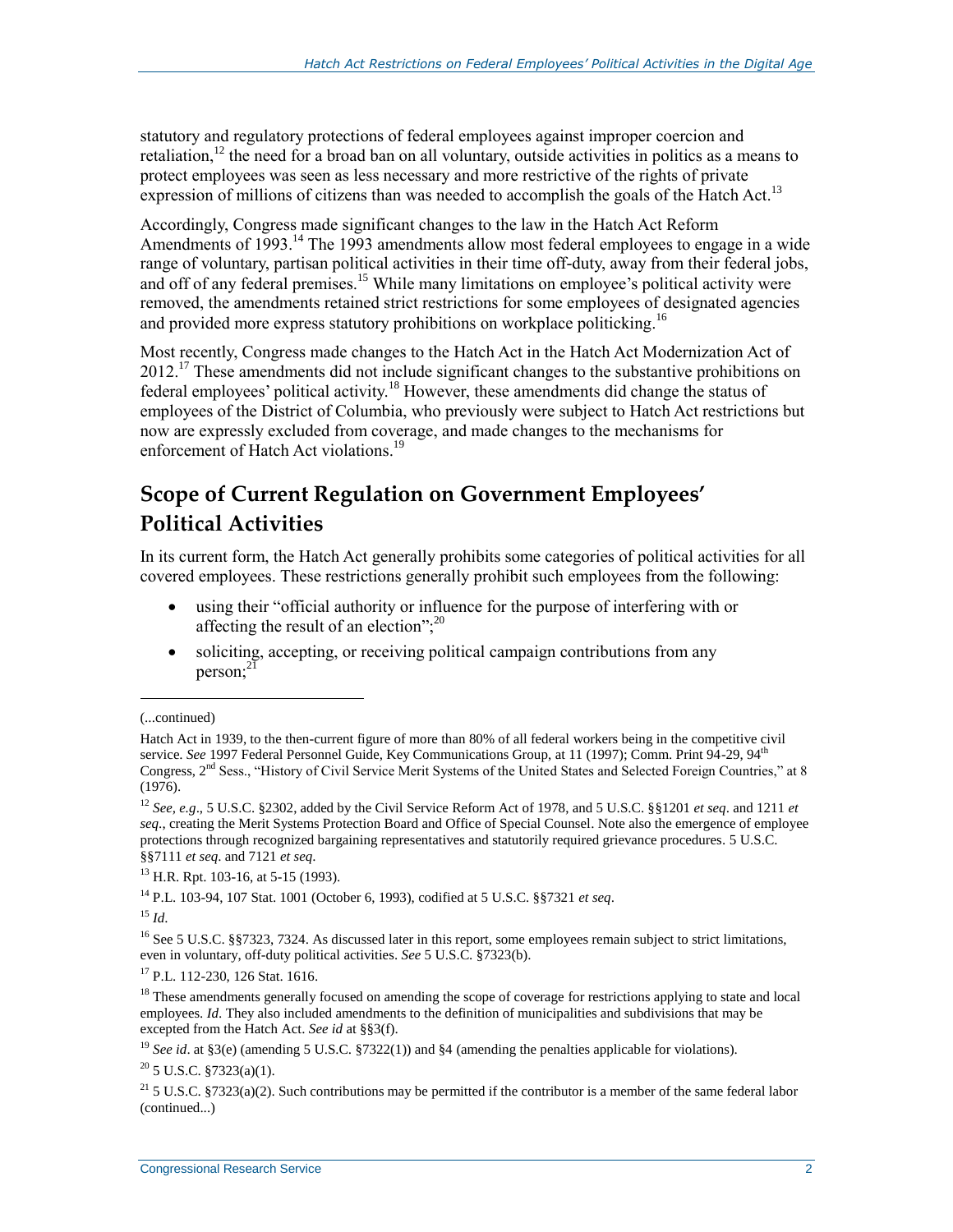- $\bullet$  running "for election to a partisan political office";<sup>22</sup>
- soliciting or discouraging participation in political activity of any person who either has an application for a grant, contract, or other status pending before the employing agency or is the subject of an ongoing audit, investigation, or enforcement action by the employing agency;<sup>23</sup>
- engaging in partisan political activity on official duty time; on federal property; while wearing a uniform or insignia identifying them as federal officials or employees; or while using a government vehicle. $^{24}$

Specific political activities that are permitted or prohibited for each category of federal employees covered by the Hatch Act are provided in the **[Appendix](#page-13-0)** of this report. Notably, employees are not prohibited from all forms of political activity, and the Hatch Act expressly preserves an employee's "right to vote as he chooses and to express his opinion on political subjects and candidates<sup>"25</sup>

### **Enforcement of Hatch Act Restrictions**

The U.S. Office of Special Counsel (OSC), an independent executive agency, is responsible for administering the Hatch Act provisions, including investigating complaints and interpreting the parameters of permissible and prohibited political activities.<sup>26</sup> If OSC believes that disciplinary action is warranted, it provides a complaint and statement of facts to the employee and the Merit Systems Protection Board.<sup>27</sup> Employees, if a subject to such a complaint, are entitled to certain procedural rights, including representation and a hearing.<sup>28</sup>

Penalties under the Hatch Act are generally in the nature of administrative, personnel actions.<sup>29</sup> Following criticism of the penalty structure as "overly-restrictive,"<sup>30</sup> current penalties include removal, reduction in grade, debarment from federal employment for up to five years, suspension, reprimand, or a civil fine. $31$ 

l

 $25$  5 U.S.C. §7323(c).

 $31$  5 U.S.C.  $$7326$ .

<sup>(...</sup>continued)

organization or employee organization; is not a subordinate employee; and the solicitation is made for contributions to a multicandidate political committee of the shared organization. *Id*.

 $22$  5 U.S.C. §7323(a)(3).

<sup>23</sup> 5 U.S.C. §7323(a)(4).

 $24$  5 U.S.C. §7324(a).

 $^{26}$  5 U.S.C. §1216.

 $27$  5 U.S.C. §1215(a)(1).

 $28$  5 U.S.C. §1215(a)(2).

<sup>&</sup>lt;sup>29</sup> Under the Hatch Act reforms adopted in 1993, the general penalty for violations required removal, with the only exception being if MSPB unanimously found that penalty unwarranted, in which case it could apply a minimum penalty of 30 days' suspension without pay. *See* P.L. 103-94, §2(a), 107 Stat. 1004 (adding 5 U.S.C. §7326).

<sup>&</sup>lt;sup>30</sup> U.S. Congress, House Committee on Oversight and Government Reform, Subcommittee on Federal Workforce, U.S. Postal Service, and Labor Policy, *Hatch Act: Options for Reform*, committee print, prepared by U.S. Government Printing Office,  $112^{\text{th}}$  Cong.,  $2^{\text{nd}}$  sess., May 16, 2012, 112-155 (Washington: GPO, 2012), pp. 12-13 (Testimony of Special Counsel Carolyn N. Lerner).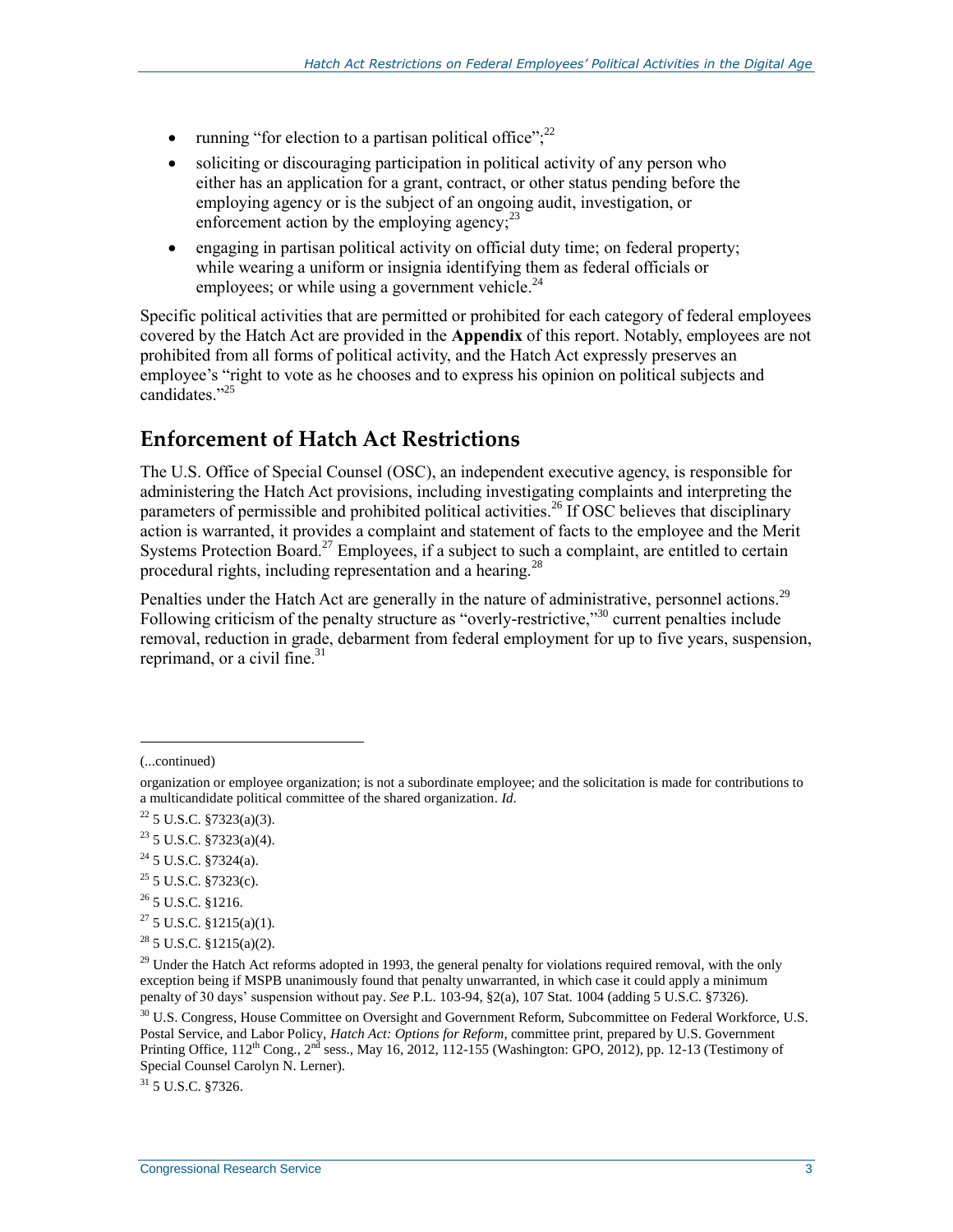## **Government Employees Subject to the Hatch Act**

The Hatch Act defines *employee* for purposes of the act as "any individual, other than the President and Vice President, employed or holding office in—(A) an Executive Agency other than the General Accounting Office [Government Accountability Office]; or (B) a position within the competitive service which is not in an Executive agency....<sup> $32$ </sup>

The definition expressly excludes members of the uniformed services and individuals employed or holding office in the government of the District of Columbia.<sup>33</sup> Furthermore, by definition and design, the Hatch Act does not apply to employees in the legislative or judicial branches of the federal government.<sup>34</sup> Notably, although not all employees of the federal government are subject to the Hatch Act, some provisions of the federal criminal code relating to political corruption and campaign finance apply to all federal officers and employees in all three branches of government.<sup>35</sup>

The broad definition means that the Hatch Act generally applies to all civilian officers and employees in the executive branch of the federal government. With the exception of the President and Vice President themselves, individuals who are subject to Hatch Act restrictions include rankand-file employees in the executive branch; all officials of the executive agencies and departments, including agency and department heads appointed by the President with advice and consent of the Senate; and all officials, staff, and aides in the offices of the President and Vice President.<sup>36</sup> There are limited exceptions for applicability of the Hatch Act under certain circumstances, as discussed below.

### **Less Restricted Employees**

Following the relaxation of limitations on participation in political activity, the majority of individuals identified as "employees" subject to the Hatch Act are considered "less restricted employees."<sup>37</sup> That is, these employees are subject to the standard rules provided by the Hatch Act, whether by statute or regulation, and generally are permitted to "take an active part in political management or in political campaigns," except for the general restrictions outlined above. 38

### **Further Restricted Employees**

Some employees covered by the Hatch Act are subject to additional restrictions under current law, and may be referred to as "further restricted employees." These designations mean that such

 $32$  5 U.S.C. §7322(1). Under federal regulations, the definition also expressly includes officers and employees of the U.S. Postal Service or Postal Rate Commission. *See* 5 C.F.R. §734.l01.

<sup>&</sup>lt;sup>33</sup> *Id*. The permissible and prohibited political activities of military personnel are governed generally by rules set out in Department of Defense Directive 1344.10.

 $34$  Under the definition of employee, individuals holding positions not in an "executive agency" are not subject to the Hatch Act unless such positions are expressly included in the competitive service by statute. *See* 5 U.S.C. §7322(1). <sup>35</sup> *See* CRS Report R44447, *Campaign Contributions and the Ethics of Elected Officials: Regulation Under Federal Law*, by Cynthia Brown, Jack Maskell, and L. Paige Whitaker.

<sup>36</sup> *See* 59 Fed. Reg. 48,769 (September 23, 1994).

<sup>37</sup> *See* Office of Special Counsel, Hatch Act: Federal Employees, *available at* https://osc.gov/pages/hatchactaffectsme.aspx.

<sup>38</sup> 5 U.S.C. §7323(a).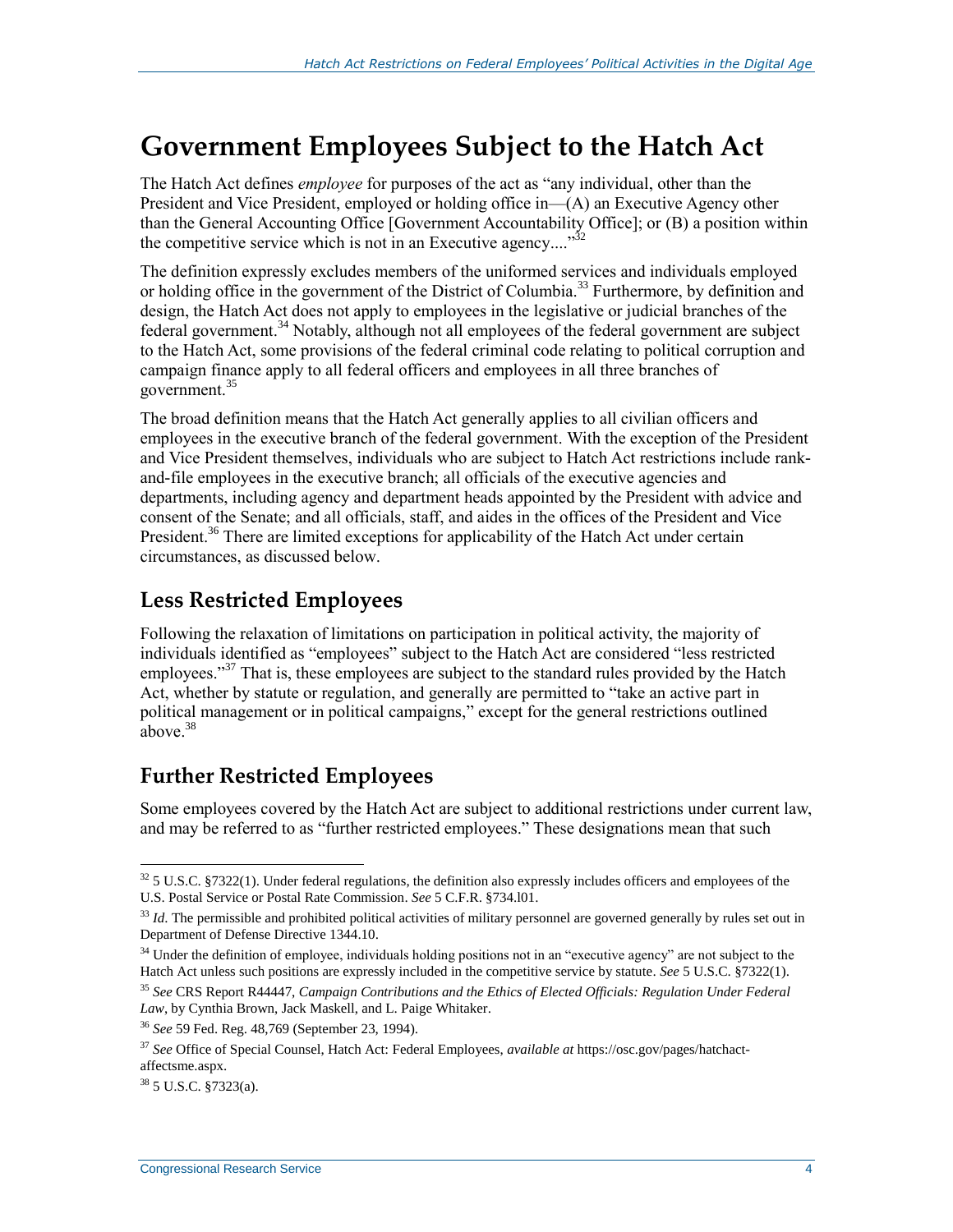employees are subject not only to the standard rules noted above, but also to additional restrictions in the relevant statutory provisions and regulations. These employees are subject to more restrictive provisions similar to the former "no politics" rule of the original Hatch Act discussed earlier.

Further restricted employees are identified by the agencies for which they work or particular positions within the executive branch. The designated agencies<sup>39</sup> generally deal with law enforcement or national security matters and include the following:

- $\bullet$  the Federal Election Commission;<sup>40</sup>
- the Election Assistance Commission;
- the Federal Bureau of Investigation;
- the Secret Service;
- the Central Intelligence Agency;
- the National Security Council;
- the National Security Agency;
- the Defense Intelligence Agency;
- the Merit Systems Protection Board;
- the Office of Special Counsel;
- the Office of Criminal Investigation of the Internal Revenue Service;
- the Office of Investigative Programs of the United States Custom Service;
- the Office of Law Enforcement of the Bureau of Alcohol, Tobacco, and Firearms;
- the National Geospatial-Intelligence Agency;
- the Office of the Director of National Intelligence;
- $\bullet$  the Criminal Division of the Department of Justice;<sup>41</sup> and
- $\bullet$  the National Security Division of the Department of Justice.<sup>42</sup>

The heightened restrictions also apply to employees holding certain designated positions,  $43$  including the following:

- career appointees in an Senior Executive Service position;
- administrative law judges;
- contract appeals board members; and
- administrative appeals judges.

Employees in these agencies may not "take an active part in political management or political campaigns," unless the employee was appointed by the President with the advice and consent of the Senate.<sup>44</sup> The law specifies that this prohibition means that these employees are subject to the

<sup>39</sup> *See* 5 U.S.C. §7323(b)(2)(B)(i).

 $^{40}$  FEC employees generally also are barred from soliciting, receiving, or giving political contributions to employees, Members of Congress, or officers of the uniformed service. 5 U.S.C. §7323(b)(1).

 $41\,$  5 U.S.C. §7323(b)(3).

<sup>42</sup> *Id*.

<sup>43</sup> 5 U.S.C. §7323(b)(2)(B)(ii).

 $44$  5 U.S.C. §7323(b)(2)(A).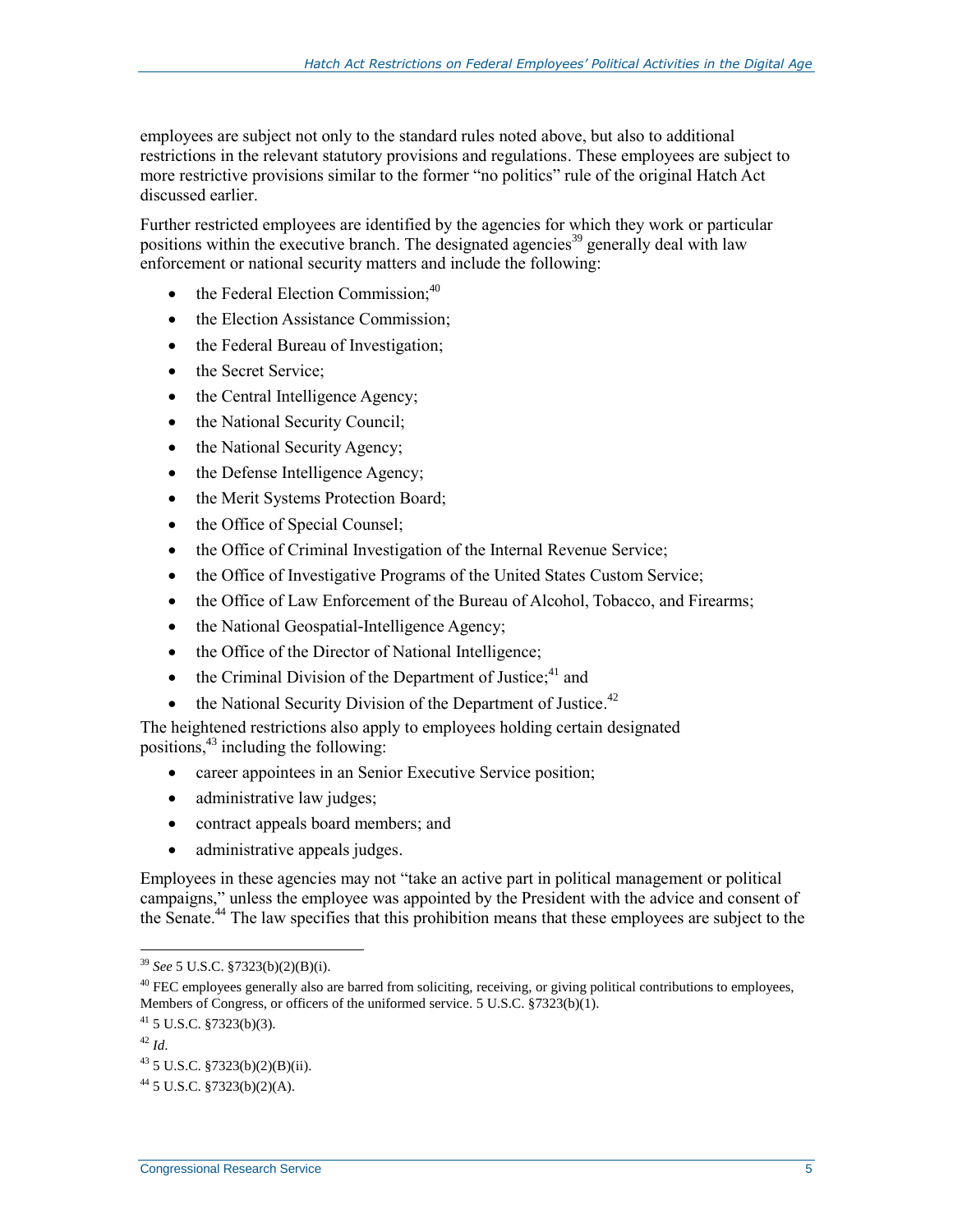rules in place under the original Hatch Act provisions (e.g., "no politics" even if off duty or away from their official jobs or workplace).<sup>45</sup> However, further restricted employees are not entirely excluded from political action under the Hatch Act. That is, they may engage in a number of political activities in their capacity as private citizens (i.e., while not on duty, in the federal workplace, or otherwise representing or appearing to represent the government) if the activity "is not performed in concert with a political party, partisan political group, or a candidate for partisan political office."<sup>46</sup>

## **Limited Exceptions**

The Hatch Act provides a few limited exceptions, including for employees in certain high-ranking positions and for employees seeking to engage in political activities in certain municipalities.

#### **Certain Executive Officials and Appointees**

The Hatch Act provides an exception to allow certain high-ranking officials to "engage in political activity otherwise prohibited ... if the costs associated with that political activity are not paid for by money derived from the Treasury of the United States."<sup>47</sup> The exception is available to employees who hold positions with responsibilities that "continue outside normal duty hours and while away from the normal duty post," such as presidential advisers or cabinet officers appointed by the President with the advice and consent of the Senate.<sup>48</sup> In other words, these officials may engage in political activities during what would be considered official working time, as long as federal funds are not used for such activities. Any such official must reimburse the U.S. Treasury for the federal resources used in campaign activities.

#### **Employees in Certain Municipalities**

Congress authorized regulations that would permit employees otherwise covered by the Hatch Act's restrictions "to take an active part in political management and political campaigns involving the municipality or other political subdivision in which they reside" in certain cases.<sup>49</sup> Generally, this exception may be applied only to municipalities and political subdivisions that have a majority of voters employed by the federal government and expressly includes the District of Columbia and those in Maryland or Virginia that are also "in the immediate vicinity of the District of Columbia."<sup>50</sup>

<sup>&</sup>lt;sup>45</sup> See 5 U.S.C. §7323(b)(4) (defining "active part in political management or in a political campaign" to mean "those acts of political management or political campaigning which were prohibited for employees of the competitive service before July 19, 1940, by determinations of the Civil Service Commission under the rules prescribed by the President.").

<sup>46</sup> *See* 5 C.F.R. §734.402 (recognizing further restricted employees' right to expression of political opinions; to display political messages; to sign political petitions; etc.).

 $47$  5 U.S.C. §7324(b)(1).

 $48$  5 U.S.C. §7324(b)(2).

<sup>49</sup> 5 U.S.C. §7325. *See generally* 5 C.F.R. part 733 "Political Activity—Federal Employees Residing in Designated Localities."

<sup>&</sup>lt;sup>50</sup> *Id*. To prescribe such regulations, the Office of Personnel Management must "[determine] that because of special or unusual circumstances which exist in the municipality of political subdivision it is in the domestic interest of the employees and individuals to permit that political participation." *Id. See* 5 C.F.R. §733.107(c) (list of designated localities).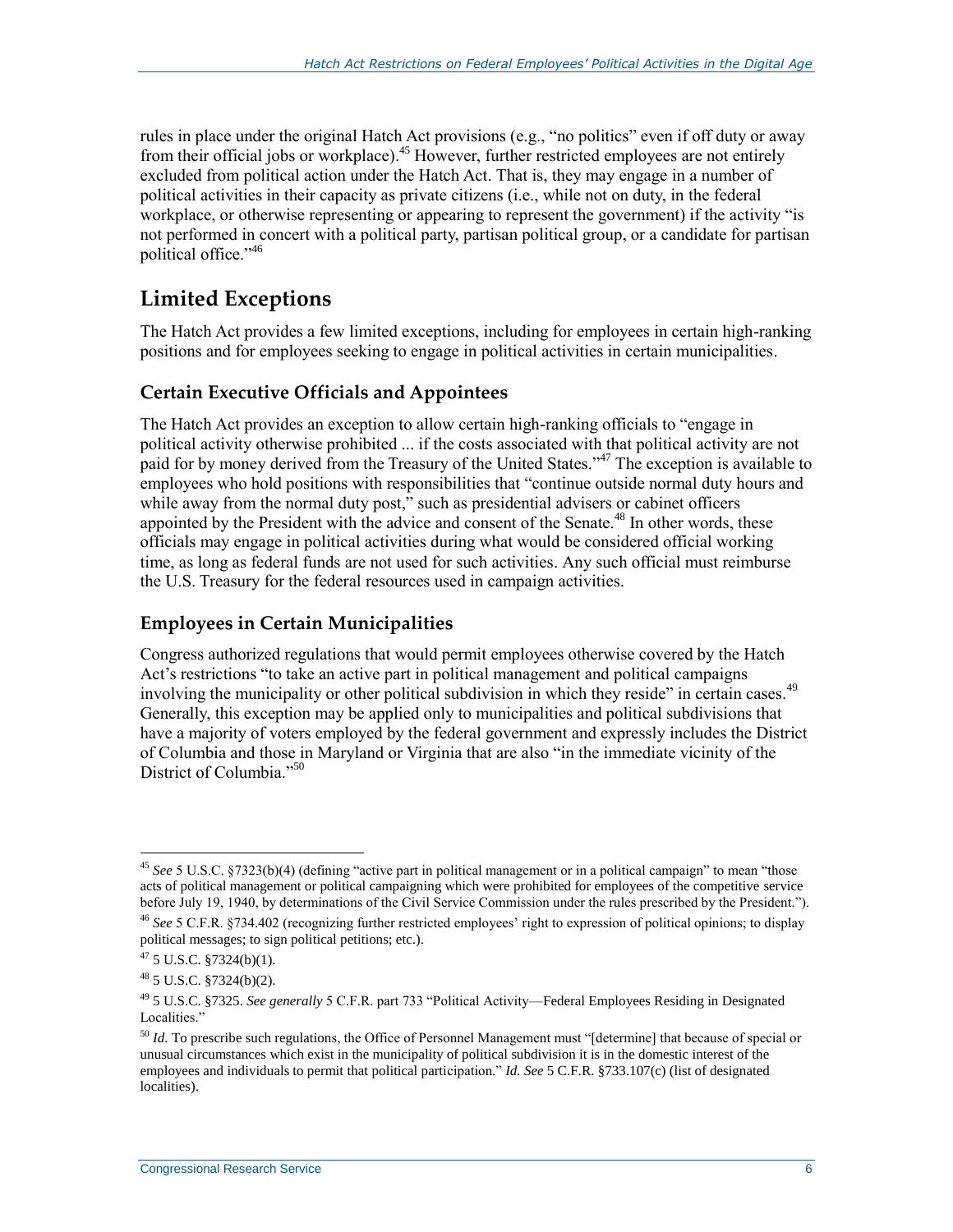## **Restrictions on Digital Political Activities**

While the Hatch Act includes several categories of restrictions, the restriction on political activities while on duty, in the federal workplace, or otherwise representing the government has been of particular interest in recent years, given various developments in the nature of federal employment. The changing nature of the workplace may raise questions regarding the balance between personal and professional activity, including various platforms of political activity such as email, mobile devices, social media, and telework.

## **Applicability of Prohibition on Political Activities on Duty**

One of the categories of restrictions imposed by employees covered by the Hatch Act is commonly known as the prohibition on political activities on duty. That provision states the following:

 $[a]$ n employee may not engage in political activity— $(1)$  while the employee is on duty; (2) in any room or building occupied in the discharge of official duties by an individual employed or holding office in the Government of the United States or any agency or instrumentality thereof; (3) while wearing a uniform or official insignia identifying the office or position of the employee; or (4) using an vehicle owned or leased by the Government of the United States or any agency or instrumentality thereof.<sup>51</sup>

The Hatch Act includes very few definitions of its terms, and the meaning of its provisions are detailed in federal regulations.<sup>52</sup> The scope of the prohibition on political activities on duty, including such activities conducted in the federal workplace, depends largely on the general definitions of these terms.

- *Political activity* is defined as "activity directed toward the success or failure of a political party, candidate for partisan political office, or partisan political group." $53$
- Employees are considered to be *on duty* during any "time period when an employee is: (1) [i]n a pay status other than paid leave, compensatory time off, credit hours, time off as an incentive award, or excused or authorized absence (including leave without pay); or (2) [r]epresenting any agency or instrumentality of the United States Government in an official capacity."<sup>54</sup>
- The federal workplace, that is, "*a room or building occupied in the discharge of official duties by an individual employed or holding office in the Government of the United States or any agency thereof*," is defined to include federally owned or leased space in which employees regularly perform official duties and public areas of buildings controlled by the General Services Administration.<sup>55</sup>

These terms are particularly relevant when applying the Hatch Act to new work scenarios. For example, a mobile device used by an employee during the workday may not be used for partisan

 $51$  5 U.S.C. §7324(a).

<sup>52</sup> *See* 5 U.S.C. §7322; 5 C.F.R. §734.101.

<sup>53</sup> 5 C.F.R. §734.101.

<sup>54</sup> *Id*.

<sup>55</sup> *Id*. The definition expressly excludes rooms in the White House or residence of the Vice President that are not regularly used for official duties. *Id*.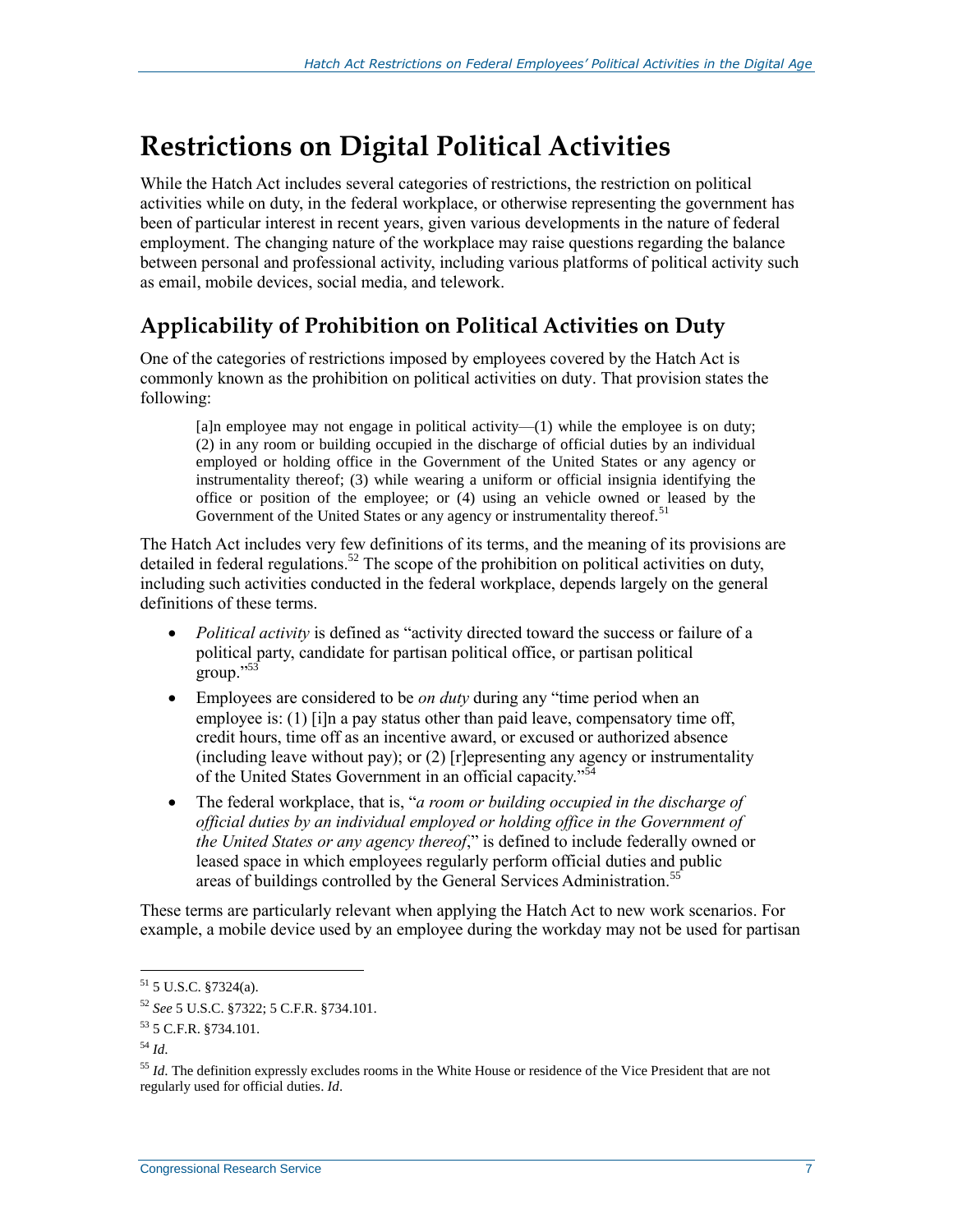political activity, even if the employee does so using a personal device during a break, if the employee remains in the workplace during that break because it would violate the second prong of the prohibition.

## **Regulating New Platforms of Political Activity in Modern Work Environments**

The Hatch Act does not specify how it is to be applied to various types of communication and methods of engaging in political activity. In other words, the manner in which an employee participates in political activity appears to be irrelevant to whether the activity is permissible. Thus, whether an employee meets with a subordinate in person or calls the subordinate over the phone to solicit contributions for a particular political activity, the employee could be in violation of the Hatch Act.<sup>56</sup> Examples include the increased use of mobile devices (e.g., Blackberry, smartphones), incorporation of social media as a professional tool, and the growth of federal telework programs.

### **Email and Mobile Communications**

Although email has been a common tool in federal offices for decades, the prevalence of smartphones, both for personal and professional use, over the last decade has highlighted new issues in regulation of political activity under the Hatch Act. For instance, to what extent may an employee use his or her official email account or a personal account on a work computer or smartphone to engage in political activity?

Accordingly, OSC has offered guidance on the use of email to engage in political activity. In an advisory opinion, the agency examined an email sent by a federal employee entitled "Who is Barack Obama?," which included a number of opinions about then-presidential candidate Obama that OSC found to be in violation of the Hatch  $\text{Act.}^{57}$  OSC noted that the email included "very negative statements about Senator Barack Obama, specifically warn[ed] recipients to 'stay alert' about his candidacy, and stat[ed] that it has information recipients should consider in their 'choice.'"<sup>58</sup> The opinion appears to indicate that the source of the content is at least a consideration in the analysis, highlighting that the "e-mail was not created by a federal employee. Rather, a federal employee received it and then forwarded it to others without adding any content.<sup>59</sup> However, this notation has been considered irrelevant if the employee sends the email while on duty or in a federal workplace. $60$ 

While employees are permitted to receive partisan political emails to any account as well as forward an email from a government account to their own personal account, certain email activities are barred under Hatch Act restrictions.<sup>61</sup> These include sending or forwarding a

<sup>56</sup> *See* 5 U.S.C. §7323(a).

 $57$  U.S. Office of Special Counsel, Advisory Opinion, Example of E-mail that Constitutes Prohibited Political Activity (March 18, 2008), *available at* https://osc.gov/Pages/Advisory-Opinions.aspx.

<sup>58</sup> *Id*.

<sup>59</sup> *Id*.

<sup>60</sup> *Id*.

<sup>&</sup>lt;sup>61</sup> U.S. Office of Special Counsel, The Hatch Act: Frequently Asked Questions on Federal Employees and the Use of Social Media and Email (December 18, 2015), *available at* https://osc.gov/Resources/ FAQ%20Hatch%20Act%20Employees%20and%20Social%20Media%20(revised%2012-18-2015).pdf.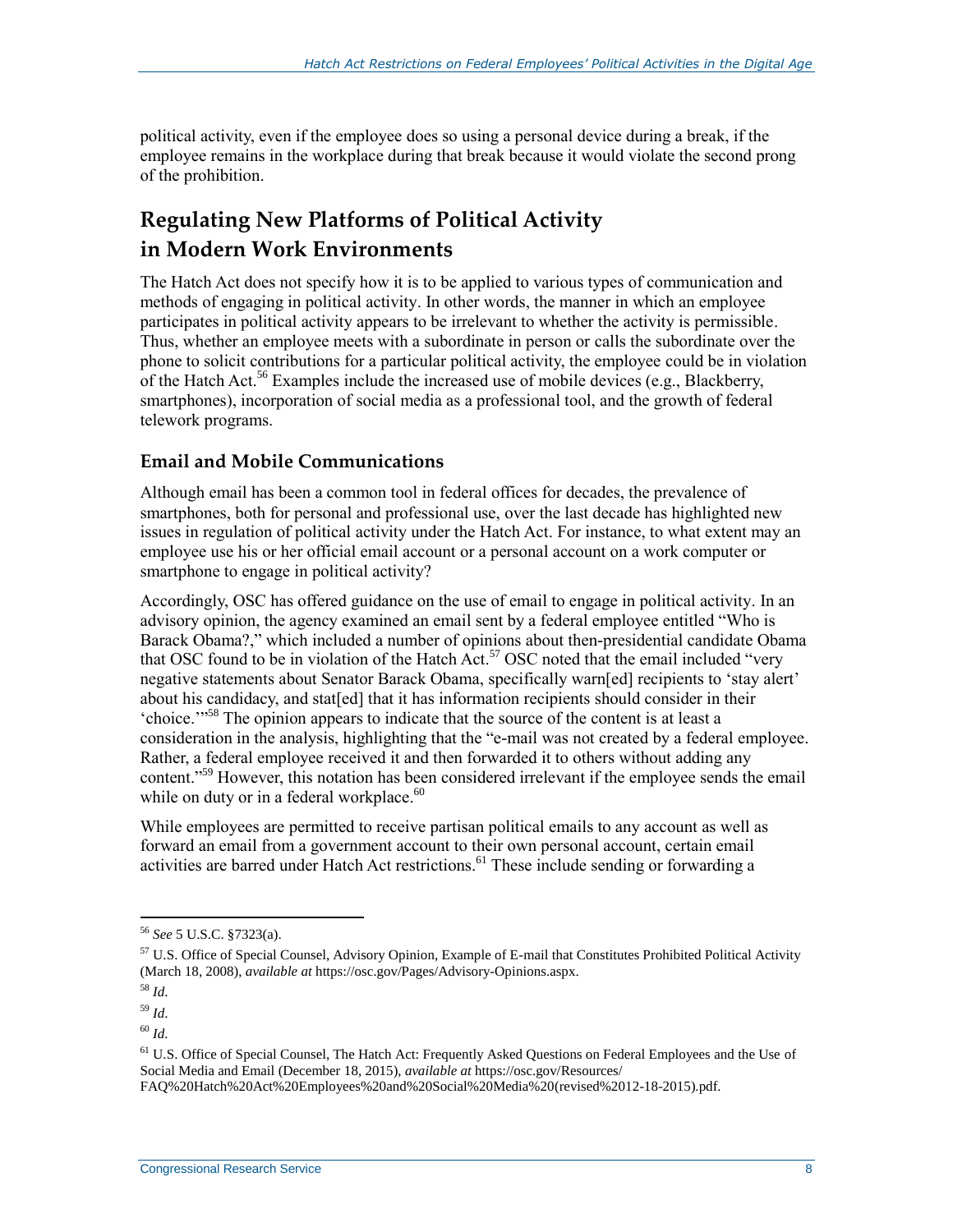partisan political email while on duty or in a federal workplace.<sup>62</sup> The prohibition applies to any account, meaning that employees are not only barred from sending such emails from their government accounts, but also prohibited from using personal accounts while at work, even if using their personal phone or tablet.<sup>63</sup> Additionally, employees cannot send or forward such emails to subordinates, nor can they use email to send invitations to political fundraising events.<sup>64</sup>

#### **Social Media**

The increased use of mobile communications has expanded the opportunity not only for employees to call or email while in a work environment, but also for use of other applications that may be used to engage in political activity, particularly various outlets of social media. In both their personal and professional capacities, the federal workforce also relies more heavily on the use of social media now than ever. Accordingly, application of the Hatch Act to these methods of communication has been of particular interest.

Under OSC guidance, employees may engage in political activity on social media, with some restrictions.<sup>65</sup> All employees are barred from doing so while on duty or in the federal workplace, from using their official titles, or recommending or soliciting campaign contributions.<sup>66</sup> Further restricted employees also must refrain from posting or linking to campaign or other partisan material, sharing Facebook pages of campaigns or other partisan groups, or retweeting posts from such entities' Twitter accounts.<sup>67</sup> Specific rules apply with regard to social media contacts between supervisors and subordinates, which permit statements directly generally from a supervisor's account, but prohibit statements directed at subordinates in particular.<sup>68</sup> Furthermore, OSC has identified some limitations on the biographical content of users' accounts, such as use of official title, photographs indicating political preferences, and profile information.<sup>6</sup>

OSC has announced a number of disciplinary measures related to these new platforms of activity after investigations into some federal employees' activities revealed violations of applicable prohibitions on political activities. In one case, OSC "intended to pursue prosecution" of an employee who used Twitter to advocate for a candidate and to solicit contributions.<sup>70</sup> The employee had issued over 30 tweets but resigned before the prosecution moved forward. In another case, an employee at the Federal Election Commission (FEC) resigned after evidence showed that the employee had issued "dozens of partisan political tweets" and participated in an "internet broadcast via webcam from an FEC facility, criticizing the Republican Party and then-Presidential candidate Mitt Romney."<sup>71</sup> OSC barred the employee from employment in the executive branch for two years in that case. In both of these examples, specific details of the settlements reached were not released. For instance, it is not clear whether the employees used a personal Twitter account or an official account to engage in the restricted activities.

- $\overline{a}$ <sup>62</sup> *Id*.
- <sup>63</sup> *Id*.
- <sup>64</sup> *Id*.
- <sup>65</sup> *Id*.
- <sup>66</sup> *Id*.
- $^{67}$  *Id.*
- <sup>68</sup> *Id*.
- <sup>69</sup> *Id*.

<sup>70</sup> *See* CRS Legal Sidebar WSLG949, *Recent Hatch Act Sanctions Illustrate Law's Enforcement in Digital World*, by Cynthia Brown.

 $71$  *Id.*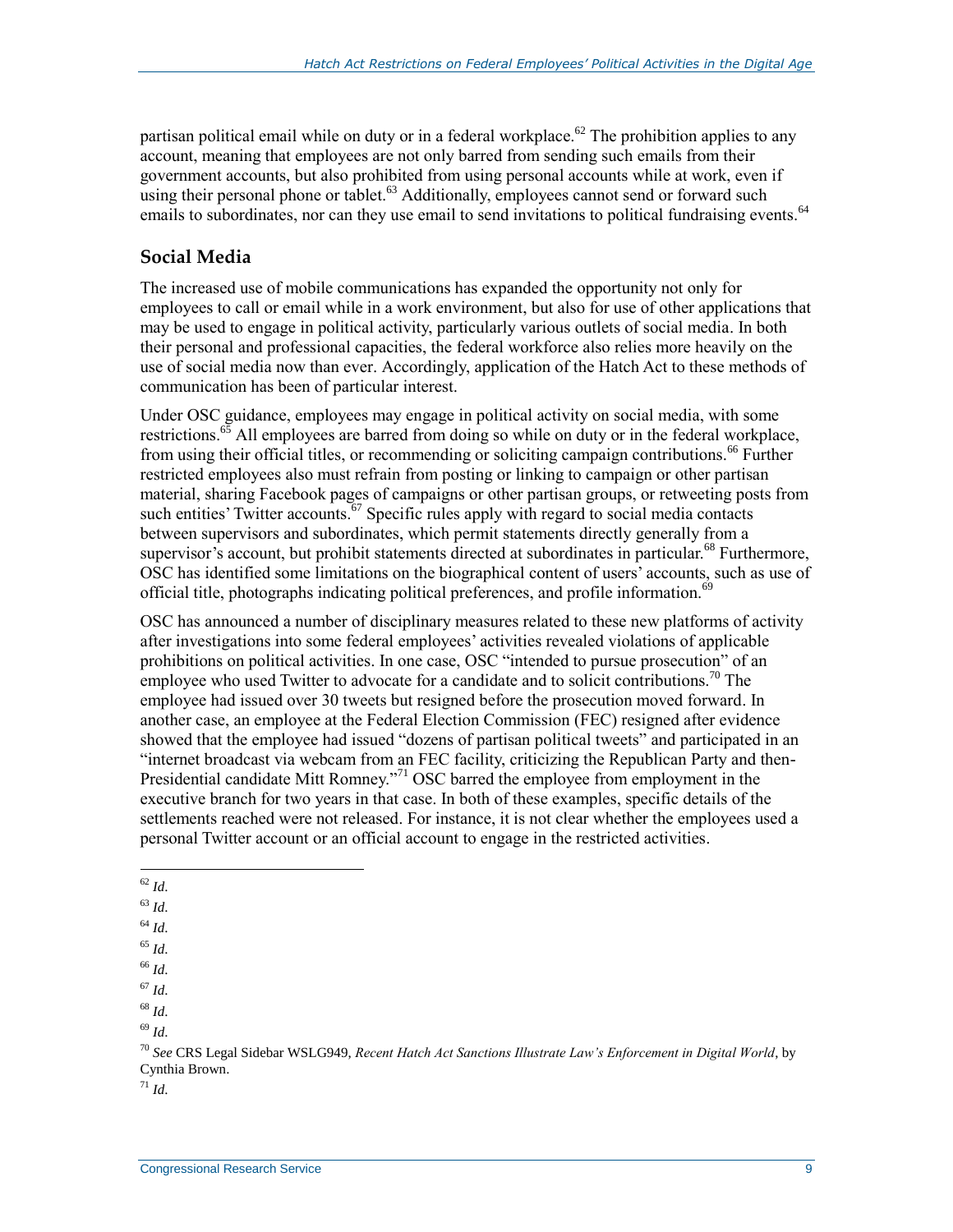#### **Telework**

Congress has enacted statutory requirements that direct federal agencies to adopt telework policies, $^{72}$  and in the most recent report to Congress, the U.S. Office of Personnel Management (OPM) indicated that federal telework programs have expanded accordingly, both in eligibility and participation of employees.<sup>73</sup> Telework has raised several questions with regard to the applicability of the Hatch Act. In congressional testimony, OSC explained that a significant number of employees work from home while using government-issued equipment.<sup>74</sup> Thus, application of Hatch Act restrictions to teleworking employees could be analyzed under several possible frameworks: (1) determination of whether the employee is on duty; (2) clarification of whether the telework location is a federal workplace; and (3) potential expansion of the prohibition on the use of government vehicles to include other government equipment (e.g., laptops, smartphones).

Current law does not identify which of these frameworks may be most appropriate, but OSC guidance indicates that "[f]ederal employees are considered 'on duty' during telecommuting hours."<sup>75</sup> OSC has previously recommended that Congress consider clarifying these definitions as a matter of legislative authority rather than relying on the administrative regulations and interpretation. It suggested that "extending the definition of the federal workplace to an employee's home would be inappropriate," and noted the statute's silence with regard to government resources other than vehicles.<sup>76</sup> Accordingly, it suggested that "[a]gencies should be encouraged to develop clear computer-usage and government equipment policies" including the use of official email addresses.<sup>77</sup> However, the issue was not included in the most recent amendments to the Hatch Act.<sup>78</sup>

<sup>72</sup> *See* P.L. 111-292, 124 Stat. 3165 (December 9, 2010); *see also* CRS Report R41818, *P.L. 111-292, the Telework Enhancement Act of 2010: Summary of Provisions and Possible Issues for Oversight*, by Barbara L. Schwemle.

<sup>73</sup> U.S. Office of Personnel Management, 2014 Status of Telework in the Federal Government Report to Congress, Fiscal Year 2013 at 9 (November 2015), *available at* http://www.telework.gov/reports-studies/.

<sup>74</sup> U.S. Congress, House Committee on Oversight and Government Reform, Subcommittee on Federal Workforce, U.S. Postal Service, and Labor Policy, *Hatch Act: Options for Reform*, committee print, prepared by U.S. Government Printing Office,  $112^{\text{th}}$  Cong.,  $2^{\text{nd}}$  sess., May 16, 2012, 112-155 (Washington: GPO, 2012), p. 13 (Testimony of Special Counsel Carolyn N. Lerner).

<sup>&</sup>lt;sup>75</sup> U.S. Office of Special Counsel, The Hatch Act: Frequently Asked Questions on Federal Employees and the Use of Social Media and Email (December 18, 2015), *available at* https://osc.gov/Resources/

FAQ%20Hatch%20Act%20Employees%20and%20Social%20Media%20(revised%2012-18-2015).pdf.

<sup>76</sup> U.S. Congress, House Committee on Oversight and Government Reform, Subcommittee on Federal Workforce, U.S. Postal Service, and Labor Policy, *Hatch Act: Options for Reform*, committee print, prepared by U.S. Government Printing Office,  $112^{\text{th}}$  Cong.,  $2^{\text{nd}}$  sess., May 16, 2012, 112-155 (Washington: GPO, 2012), p. 13 (Testimony of Special Counsel Carolyn N. Lerner).

<sup>77</sup> *Id*.

<sup>78</sup> *See* P.L. 112-230, 126 Stat. 1616.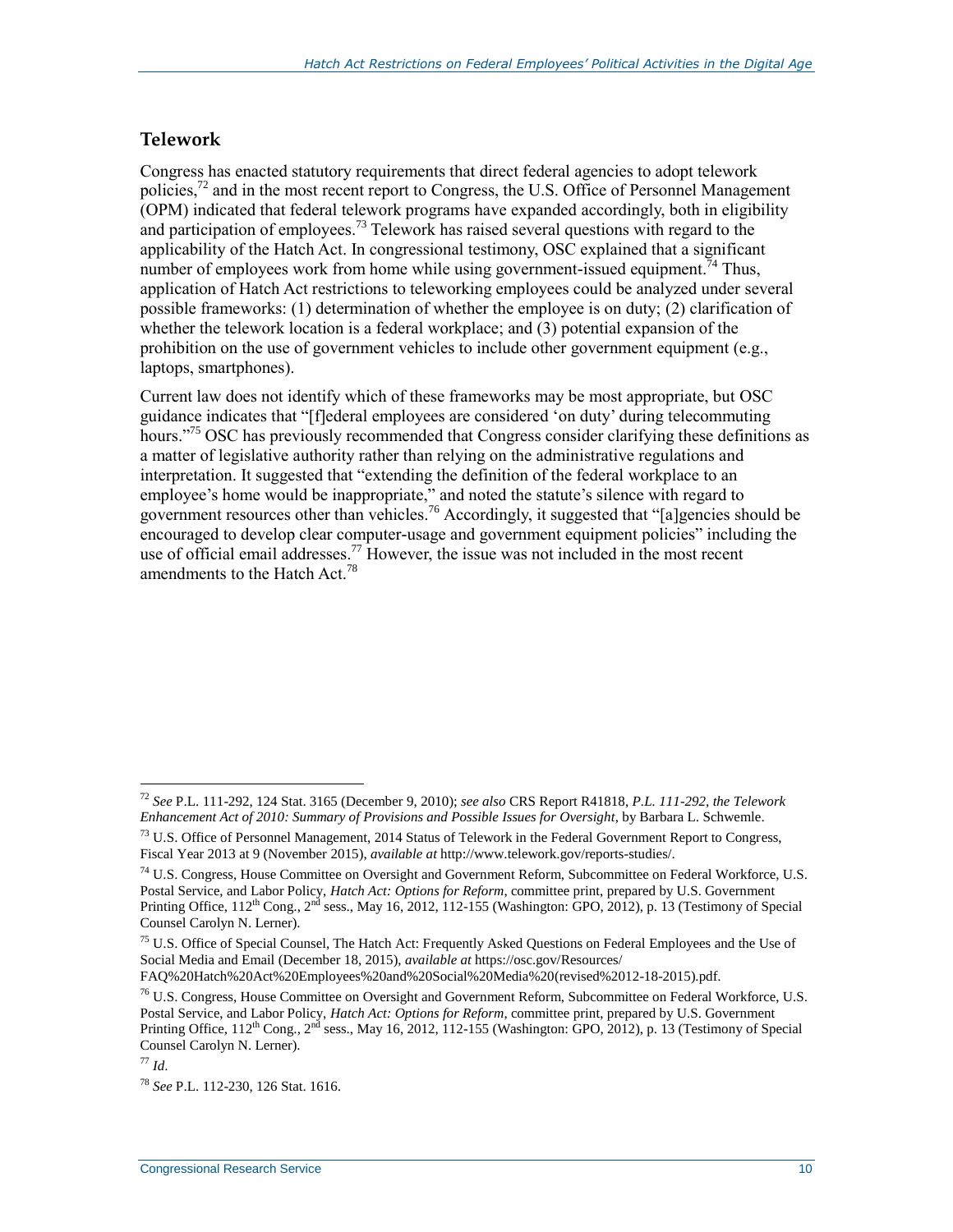## <span id="page-13-0"></span>**Appendix. Office of Special Counsel Guidance for Federal Employees**

The Office of Special Counsel has provided guidance, including examples, to illustrate what types of activities are permitted and prohibited for less restricted and further restricted employees.<sup>79</sup>

### **Less Restricted Employees<sup>80</sup>**

#### **Permissible Political Activities**

- May be candidates for public office in nonpartisan elections.
- May register and vote as they choose.
- May assist in voter registration drives.
- May contribute money to political campaigns, political parties, or partisan political groups.
- May attend political fundraising functions.
- May attend and be active at political rallies and meetings.
- May join and be an active member of political clubs or parties.
- May hold office in political clubs or parties.
- May sign and circulate nominating petitions.
- May campaign for or against referendum questions, constitutional amendments, or municipal ordinances.
- May campaign for or against candidates in partisan elections.
- May make campaign speeches for candidates in partisan elections.
- May distribute campaign literature in partisan elections.
- May volunteer to work on a partisan political campaign.
- May express opinions about candidates and issues. If the expression is political activity, however—that is, activity directed at the success or failure of a political party, candidate for partisan political office, or partisan political group—then the expression is not permitted while the employee is on duty, in any federal room or building, while wearing a uniform or official insignia, or using any federally owned or leased vehicle.

#### **Prohibited Political Activities**

- May not use their official authority or influence to interfere with or affect the result of an election. For example:
	- May not use their official titles or positions while engaged in political activity.

<sup>79</sup> Office of Special Counsel, *Hatch Act*, *available at* https://osc.gov/pages/hatchact.aspx.

<sup>80</sup> Office of Special Counsel, *Federal Employees: Less Restricted Employees*, *available at* https://osc.gov/pages/ hatchact-affectsme.aspx#tab2.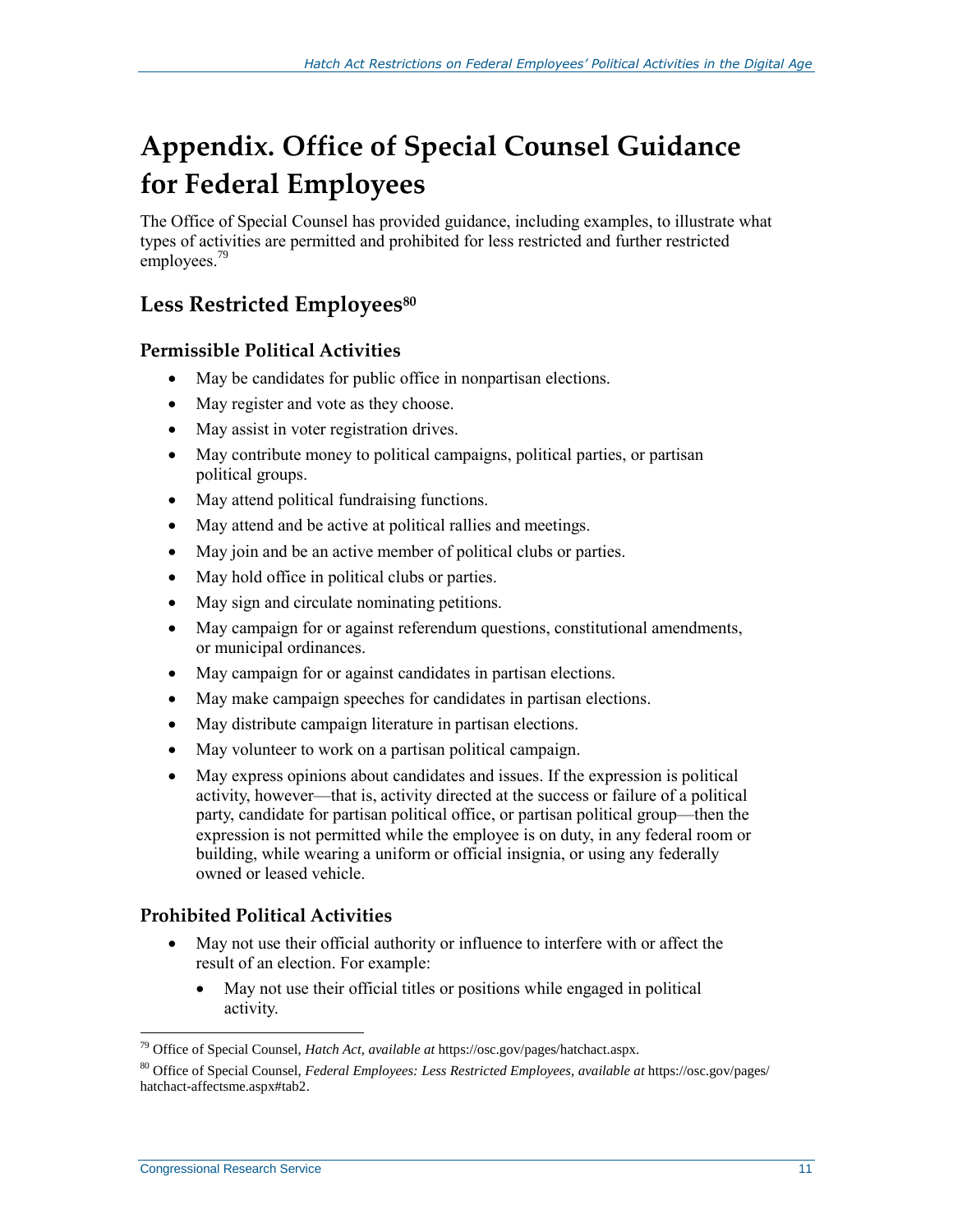- May not invite subordinate employees to political events or otherwise suggest to subordinates that they attend political events or undertake any partisan political activity.
- May not solicit, accept or receive a donation or contribution for a partisan political party, candidate for partisan political office, or partisan political group. For example:
	- May not host a political fundraiser.
	- May not collect contributions or sell tickets to political fundraising functions.<sup>81</sup>
- May not be candidates for public office in partisan political elections.
- May not knowingly solicit or discourage the participation in any political activity of anyone who has business pending before their employing office.
- May not engage in political activity—that is, activity directed at the success or failure of a political party, candidate for partisan political office, or partisan political group—while the employee is on duty, in any federal room or building, while wearing a uniform or official insignia, or using any federally owned or leased vehicle. For example:
	- May not distribute campaign materials or items.
	- May not display campaign materials or items.
	- May not perform campaign related chores.
	- May not wear or display partisan political buttons, T-shirts, signs, or other items.
	- May not make political contributions to a partisan political party, candidate for partisan political office, or partisan political group.
	- May not post a comment to a blog or a social media site that advocates for or against a partisan political party, candidate for partisan political office, or partisan political group.
	- May not use any e-mail account or social media to distribute, send, or forward content that advocates for or against a partisan political party, candidate for partisan political office, or partisan political group.

<sup>&</sup>lt;sup>81</sup> Soliciting, accepting, or receiving such donations or contributions may be done so long as the person being solicited is: 1) a member of the same federal labor organization as defined under section 7103(4) of this title or a federal employee organization which as of the date of enactment of the Hatch Act Reform Amendments of 1993 had a multicandidate political committee (as defined under section 315(a)(4) of the Federal Election Campaign Act of 1971  $(2 U.S.C. 441a(a)(4)))$ ; 2) not a subordinate employee; and 3) the solicitation is for a contribution to the multicandidate political committee (as defined under section 315(a)(4)of the Federal Election Campaign Act of 1971 (2 U.S.C.  $441a(a)(4)$ ) of such federal labor organization as defined under section 7103(4) of this title or a federal employee organization which as of the date of the enactment of the Hatch Act Reform Amendments of 1993 had a multicandidate political committee (as defined under section 315(a)(4)of the Federal Election Campaign Act of 1971 (2) U.S.C.  $441a(a)(4))$ ).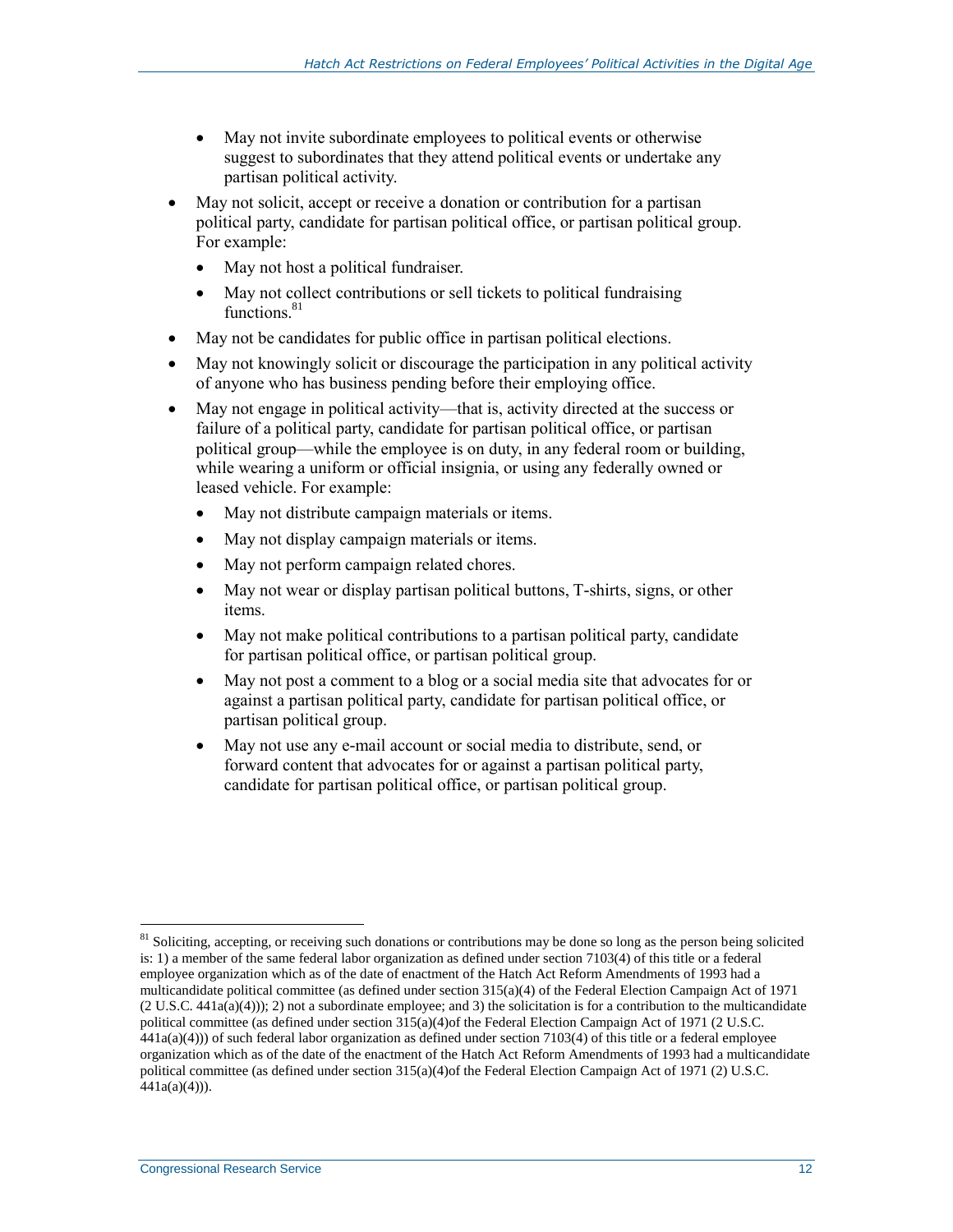### **Further Restricted Employees<sup>82</sup>**

#### **Permissible Political Activities**

- May register and vote as they choose.
- May assist in nonpartisan voter registration drives.
- May participate in campaigns where none of the candidates represent a political party.
- May contribute money to political campaigns, political parties, or partisan political groups.
- May attend political fundraising functions.
- May attend political rallies and meetings.
- May join political clubs or parties.
- May sign nominating petitions.
- May campaign for or against referendum questions, constitutional amendments, or municipal ordinances.
- May be a candidate for public office in a nonpartisan election.
- May express opinions about candidates and issues. If the expression is political activity, however—that is, activity directed at the success or failure of a political party, candidate for partisan political office, or partisan political group—then the expression is not permitted while the employee is on duty, in any federal room or building, while wearing a uniform or official insignia, or using any federally owned or leased vehicle.

### **Prohibited Political Activities**

- May not be a candidate for nomination or election to public office in a partisan election.
- May not take an active part in partisan political campaigns. For example:
	- May not campaign for or against a candidate or slate of candidates.
	- May not make campaign speeches or engage in other campaign activities to elect partisan candidates.
	- May not distribute campaign material in partisan elections.
	- May not circulate nominating petitions.
- May not take an active part in partisan political management. For example:
	- May not hold office in political clubs or parties.
	- May not organize or manage political rallies or meetings.
	- May not assist in partisan voter registration drives.
- May not use their official authority or influence to interfere with or affect the result of an election. For example:

<sup>82</sup> Office of Special Counsel, *Federal Employees: Further Restricted Employees*, *available at* https://osc.gov/pages/ hatchact-affectsme.aspx#tab1.